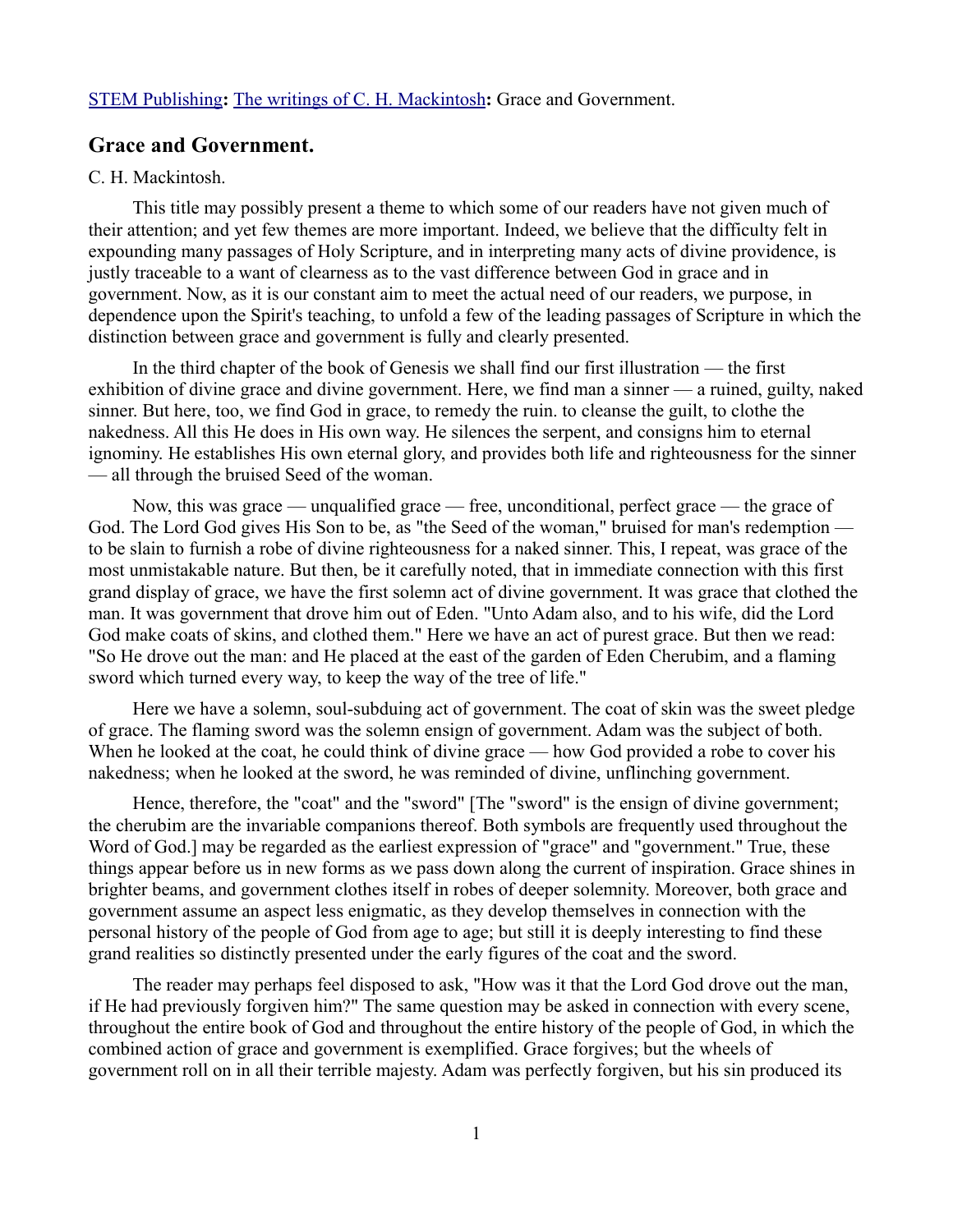own results. The guilt of his conscience was removed, but not the "sweat of his brow." He went out pardoned and clothed; but it was into the midst of "thorns and thistles" he went. He could feed in secret on the precious fruits of grace, while he recognised in public the solemn and unavoidable enactments of government.

Thus it was with Adam; thus it has been ever since; and thus it is at this moment. We should seek to get a clear understanding of this subject in the light of Scripture. It is well worthy of prayerful attention. It too frequently happens that grace and government are confounded, and, as a necessary consequence, grace is robbed of its charms, and government is shorn of its solemn dignities: the full and unqualified forgiveness of sins, which the sinner might enjoy on the ground of free grace, is rarely apprehended, because the heart is occupied with the stern enactments of government.

The two things are as distinct as any two things can be; and this distinctness is as clearly maintained in the third chapter of Genesis as in any other section of the inspired volume. Did the "thorns and thistles" with which Adam found himself surrounded on his expulsion from Eden interfere with that full forgiveness of which grace had previously assured him? Clearly not. His heart had been gladdened by the bright beams of the lamp of promise, and his person clothed in the robe which grace had fashioned for him ere he was sent forth into a cursed and groaning earth, there to toil and struggle by the just decree of the throne of government. God's government "drove out the man"; but not until God's grace had pardoned and clothed him. That sent him forth into a world of gloom; but not until this had placed in his hand the lamp of promise to cheer him through the gloom. He could bear the solemn decree of government in proportion as he experienced the rich provision of grace.

Thus much as to Adam's history in so far as it illustrates our thesis. We shall now pass on to the ark and deluge, in the days of Noah, which, like the coat of skin and the flaming sword, exemplify in a striking way divine grace and divine government.

The inspired narrative of Cain and his posterity presents, in lines of unflinching faithfulness, the progress of *man* in his fallen condition; while the history of Abel and his immediate line unfolds to us, in glowing contrast, the progress of those who were called to live a life of faith in the midst of that scene into which the enactments of the throne of government had driven our first parents. The former pursued with headlong speed the downward course until their consummated guilt brought down the heavy judgement of the throne of government. The latter, on the contrary, pursued, through grace, an upward course, and were safely borne, through the judgement, into a restored earth.

Now, it is interesting to see that, before ever the governmental act of judgement proceeded, the elect family, and all with them, were safely shut in the ark, the vessel of grace. Noah, safe in the ark, like Adam clad in the coat, was the witness of Jehovah's unqualified grace; and, as such, he could contemplate the throne of government, as it poured its appalling judgement upon a defiled world. God in grace saved Noah, ere God in government swept the earth with the besom of judgement. It is grace and government over again. That, acts in salvation; this, in judgement. God is seen in both. Every atom of the ark bore the sweet impress of grace; every wave of the deluge reflected the solemn decree of government.

We shall just select one case more from the book of Genesis — a deeply practical one — one in which the combined action of grace and government is seen in a very solemn and impressive way. I allude to the case of the patriarch Jacob. The entire history of this instructive man presents a series of events illustrative of our theme. I shall merely refer to the one case of his deceiving his father for the purpose of supplanting his brother. The sovereign grace of God had, long before Jacob was born, secured to him a pre-eminence of which no man could ever deprive him; but, not satisfied to wait for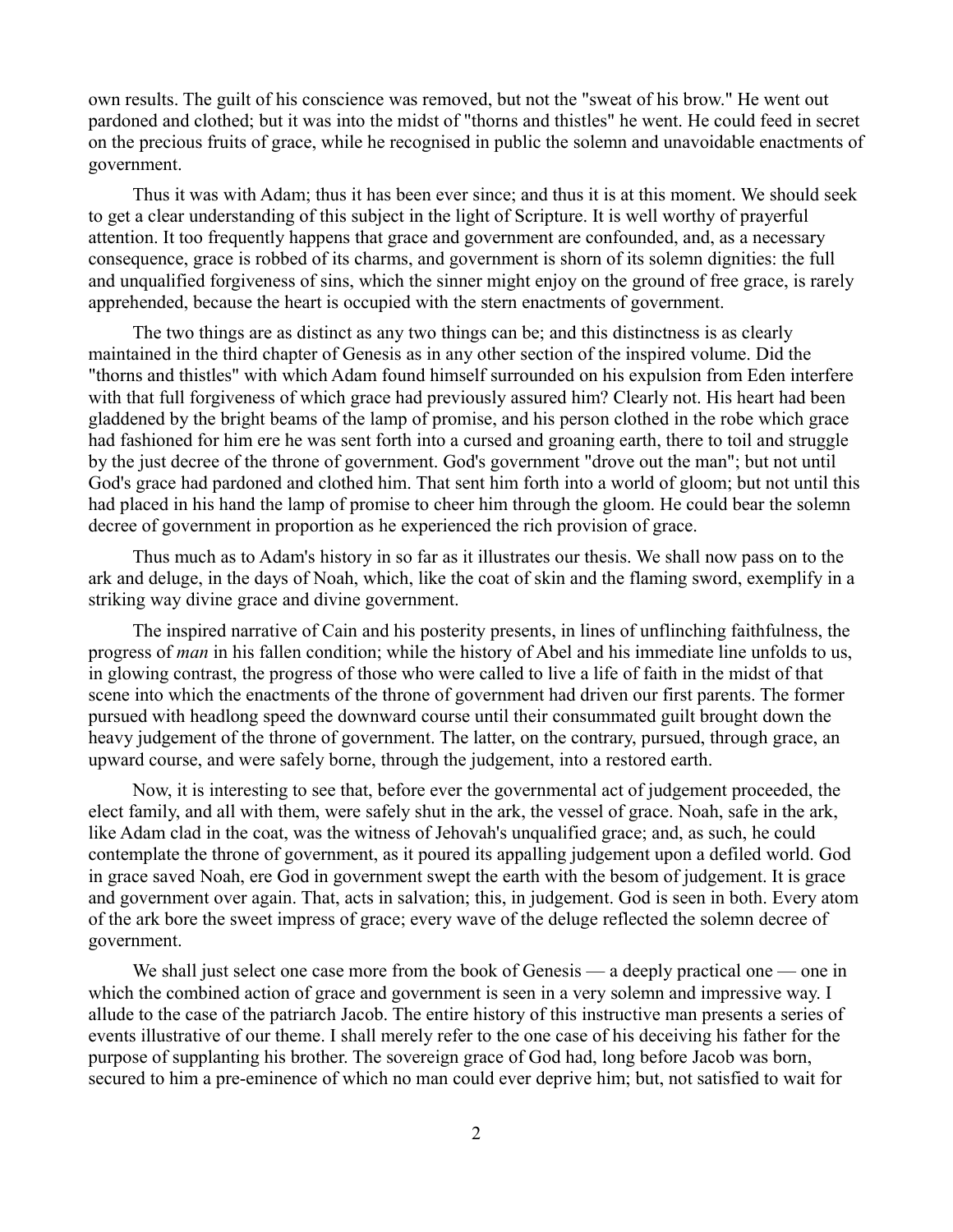God's time and way, he set about managing matters for himself.

What was the result? His entire after-life furnishes the admonitory reply. Exile from his father's house; twenty years of hard servitude; his wages changed ten times; never permitted to see his mother again; fear of being murdered by his injured brother; dishonour cast upon his family; terror of his life from the Shechemites; deceived by his ten sons; plunged into deep sorrow by the supposed death of his favourite Joseph; apprehension of death by famine; and, finally, death in a strange land.

Reader, what a lesson is here! Jacob was a subject of grace — sovereign, changeless, eternal grace. This is a settled point. But then, he was a subject of government likewise; and be it well remembered that no exercise of grace can ever interfere with the onward movement of the wheels of government. That movement is resistless. Easier would it be to stem the ocean's rising tide with a feather, or to check the whirlwind with a spider's web, than to stay by any power, angelic, human, or diabolical, the mighty movement of Jehovah's governmental chariot.

All this is deeply solemn. Grace pardons; yes, freely, fully and eternally pardons; but what is sown must be reaped. A man may be sent by his master to sow a field with wheat, and through ignorance, dullness, or gross inattention, he sows some noxious weed. His master hears of the mistake, and, in the exercise of his grace, he pardons it — pardons it freely and fully. What then? Will the gracious pardon change the nature of the crop? Assuredly not; and hence, in due time, when golden ears should cover the field, the servant sees it covered with noxious weeds. Does the sight of the weeds make him doubt his master's grace? By no means. As the master's grace did not alter the nature of the crop, neither does the nature of the crop alter the master's grace and pardon flowing therefrom. The two things are perfectly distinct; nor would the principle be infringed even though the master were, by the application of extraordinary skill, to extract from the weed a drug more valuable than the wheat itself. It would still hold good that "whatsoever a man soweth, that shall he also reap."

This will illustrate, in a feeble way, the difference between grace and government. The passage just quoted from the sixth of Galatians is a brief but most comprehensive statement of the great governmental principle — principle of the gravest and most practical nature — a principle of the widest application. "Whatsoever *a man* soweth." It matters not who he is: as is your sowing, so will be your reaping. Grace pardons; nay, more, it may make you higher and happier than ever; but if you sow weeds in spring, you will not reap wheat in harvest. This is as plain as it is practical. It is illustrated and enforced both by Scripture and experience.

Look at the case of Moses. He spoke unadvisedly with his lips at the waters of Meribah (Num. 20). What was the result? Jehovah's governmental decree prohibited his entrance into the promised land. But be it noted, while the decree of the throne kept him out of Canaan, the boundless grace of God brought him up to Pisgah (Deut. 34), where he saw the land, not as it was taken by the hand of Israel, but as it had been given by the covenant of Jehovah. And what then? Jehovah buried His dear servant! What grace shines in this!

Truly, if the spirit is overawed by the solemn decree of the throne at Meribah, the heart is enraptured by the matchless grace on the top of Pisgah. Jehovah's government kept Moses out of Canaan. Jehovah's grace dug a grave for Moses in the plains of Moab. Was there ever such a burial? May we not say that the grace that dug the grave of Moses is only outshone by the grace that occupied the grave of Christ? Yes; Jehovah can dig a grave or make a coat; and, moreover, the grace that shines in these marvellous acts is only enhanced by being looked at in connection with the solemn enactments of the throne of government.

But again: look at David "in the matter of Uriah the Hittite." Here we have a most striking